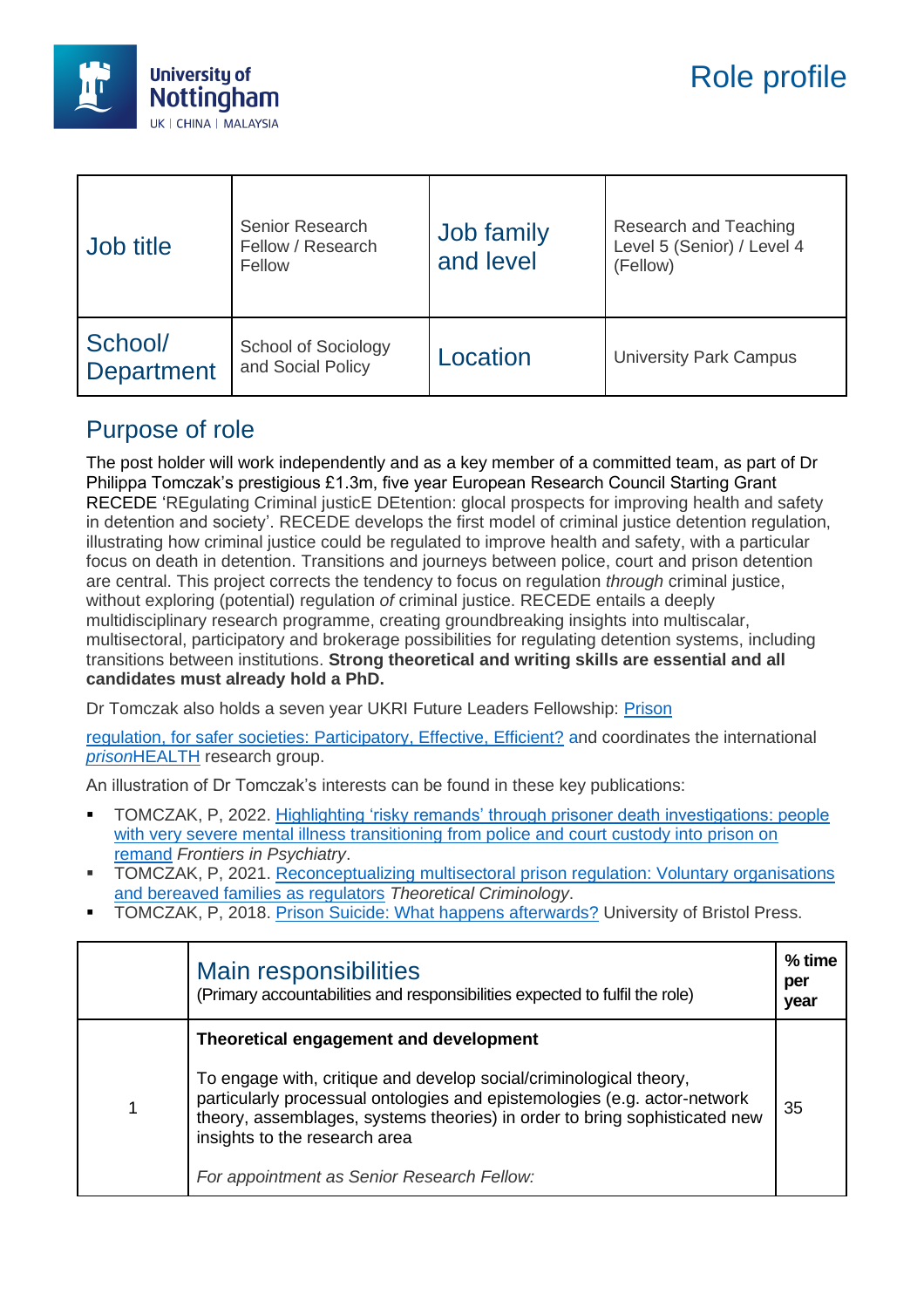|                | To engage with, critique and lead others to develop social/criminological<br>theory, particularly processual ontologies and epistemologies (e.g. actor-<br>network theory, assemblages, systems theories) in order to bring<br>sophisticated new insights to the research area                                                                                                                                                                                                     |    |  |
|----------------|------------------------------------------------------------------------------------------------------------------------------------------------------------------------------------------------------------------------------------------------------------------------------------------------------------------------------------------------------------------------------------------------------------------------------------------------------------------------------------|----|--|
|                | Data production and analyses                                                                                                                                                                                                                                                                                                                                                                                                                                                       |    |  |
| $\overline{2}$ | To contribute to data analyses, independently and as part of a team,<br>presenting justifiable conclusions. Data include documents, interviews and<br>hopefully ethnographic observation within and across detention settings                                                                                                                                                                                                                                                      | 25 |  |
|                | For appointment as Senior Research Fellow:<br>To lead, co-ordinate and contribute to data analyses, independently and as<br>part of a team, presenting justifiable conclusions. Data include documents,<br>interviews and hopefully ethnographic observation within and across<br>detention settings                                                                                                                                                                               |    |  |
|                | <b>Writing and publication</b>                                                                                                                                                                                                                                                                                                                                                                                                                                                     |    |  |
| 3              | To produce (first) authored publications placed in highly-ranked, peer-<br>reviewed academic journals across academic disciplines                                                                                                                                                                                                                                                                                                                                                  | 30 |  |
|                | For appointment as Senior Research Fellow:<br>To produce and rigorously supervise/ edit others' production of (first)<br>authored publications placed in highly-ranked, peer-reviewed academic<br>journals across academic disciplines                                                                                                                                                                                                                                             |    |  |
|                | <b>Research sustainability</b>                                                                                                                                                                                                                                                                                                                                                                                                                                                     |    |  |
|                | To contribute to the development and drafting of funding proposals to<br>secure further funding for interdisciplinary research; work as part of<br>Philippa Tomczak's research team within and outside of the University of<br>Nottingham (engaged in linked studies focusing on surviving criminal<br>justice detention and stakeholder participation); undertake further<br>appropriate duties that may arise under the direction of the PI<br>10                                |    |  |
|                | For appointment as Senior Research Fellow:<br>To lead the development and drafting of funding proposals to<br>secure further funding for interdisciplinary research; work as part of<br>Philippa Tomczak's research team within and outside of the University of<br>Nottingham (engaged in linked studies focusing on surviving criminal<br>justice detention and stakeholder participation); undertake further<br>appropriate duties that may arise under the direction of the PI |    |  |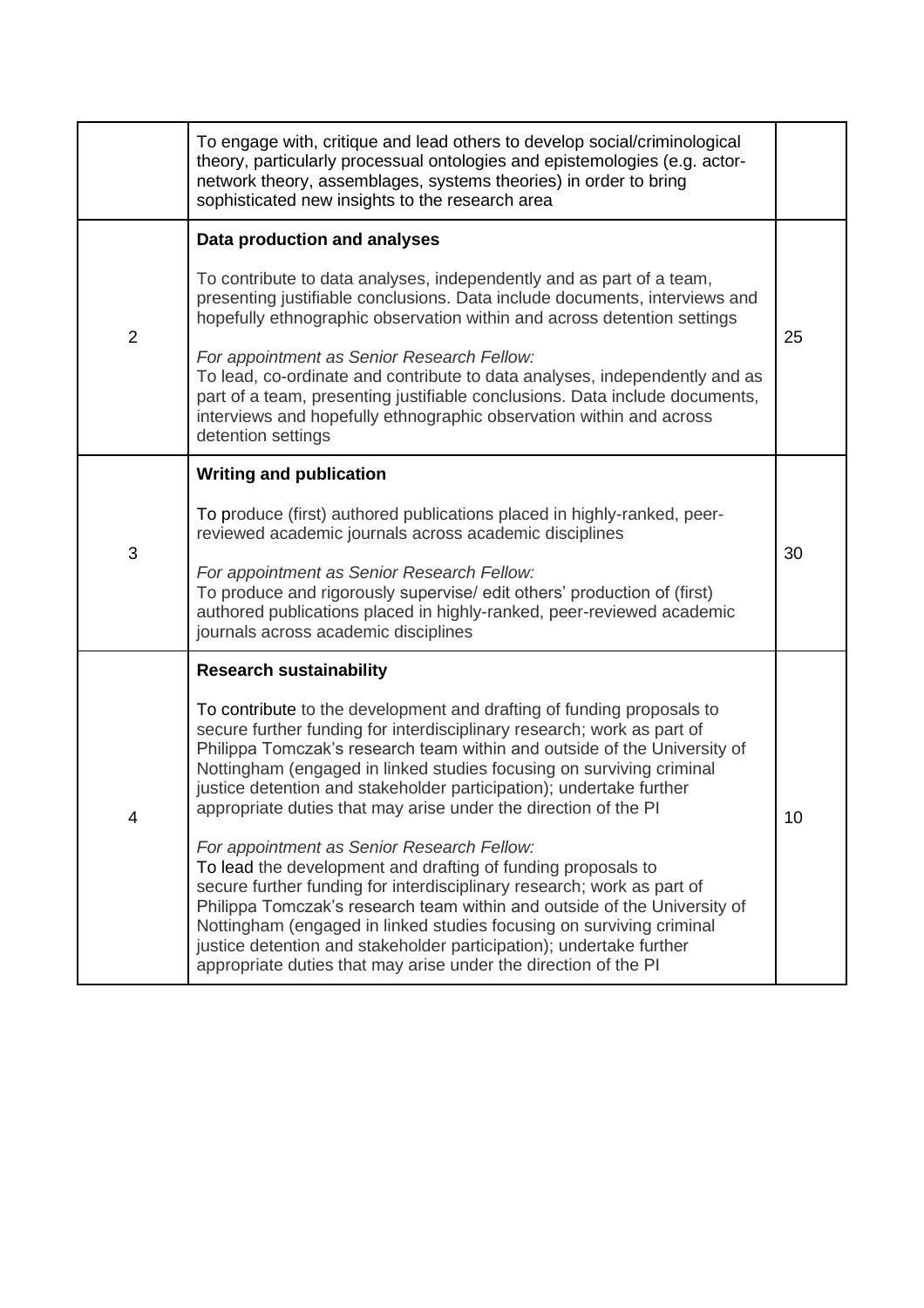# Person specification: SENIOR RESEARCH FELLOW

|                                                                               | <b>Essential</b>                                                                                                                                                                                                                                                                                                                                                                                                                                                                                                                                                                                                                                          | <b>Desirable</b>                                                                                                                                                                                                                                                                                                                                                                                                                                                                                                                                                                                        |
|-------------------------------------------------------------------------------|-----------------------------------------------------------------------------------------------------------------------------------------------------------------------------------------------------------------------------------------------------------------------------------------------------------------------------------------------------------------------------------------------------------------------------------------------------------------------------------------------------------------------------------------------------------------------------------------------------------------------------------------------------------|---------------------------------------------------------------------------------------------------------------------------------------------------------------------------------------------------------------------------------------------------------------------------------------------------------------------------------------------------------------------------------------------------------------------------------------------------------------------------------------------------------------------------------------------------------------------------------------------------------|
| <b>Skills</b>                                                                 | Ability to develop<br>٠<br>social/criminological theory, and<br>work across disciplinary<br>boundaries<br>Ability to lead analyses of<br>$\blacksquare$<br>qualitative data and bring new<br>insights to scholarship<br>Ability to develop and apply<br>$\blacksquare$<br>theories of regulation and<br>governance                                                                                                                                                                                                                                                                                                                                        | Ability to foster a research culture<br>and commitment from others                                                                                                                                                                                                                                                                                                                                                                                                                                                                                                                                      |
| Knowledge and<br>experience                                                   | A track record of excellent peer-<br>$\blacksquare$<br>reviewed academic publications<br>as lead author<br>Ability to develop and apply<br>$\blacksquare$<br>processual ontologies and<br>epistemologies (e.g. ANT,<br>assemblage methodologies) and /<br>or Extensive research experience<br>of criminal justice detention (prison<br>and/or police and/ or court and/ or<br>intersections with psychiatric<br>detention) and / or Ability to<br>develop (and apply) theories of<br>regulation and governance<br>Experience in document analysis,<br>$\blacksquare$<br>semi-structured interviewing and<br>analysis of (complex) qualitative<br>datasets | Knowledge of imprisonment/<br>$\blacksquare$<br>public services regulation in in a<br>country other than England and<br>Wales: Jurisdictions in the global<br>south would be particularly<br>valuable<br>Experience of ethnographic<br>$\blacksquare$<br>research<br>Experience of data archiving<br>$\blacksquare$<br>Experience researching sensitive<br>٠<br>issues (particularly death and<br>suicide) and/or demonstrable<br>ability to engage with difficult<br>topics<br>Success in gaining funding for<br>$\blacksquare$<br>postdoctoral research projects<br>Experience as a line manager<br>٠ |
| <b>Qualifications,</b><br>certification and<br>training<br>(relevant to role) | PhD already awarded in a relevant<br>٠<br>social science discipline (e.g.<br>criminology, law, public<br>administration, social policy,<br>geography, sociology)                                                                                                                                                                                                                                                                                                                                                                                                                                                                                          |                                                                                                                                                                                                                                                                                                                                                                                                                                                                                                                                                                                                         |



The University of Nottingham is focused on embedding equality, diversity and inclusion in all that we do. As part of this, we welcome a diverse population to join our work force and therefore encourage applicants from all communities, particularly those with protected characteristics under the Equality Act 2010.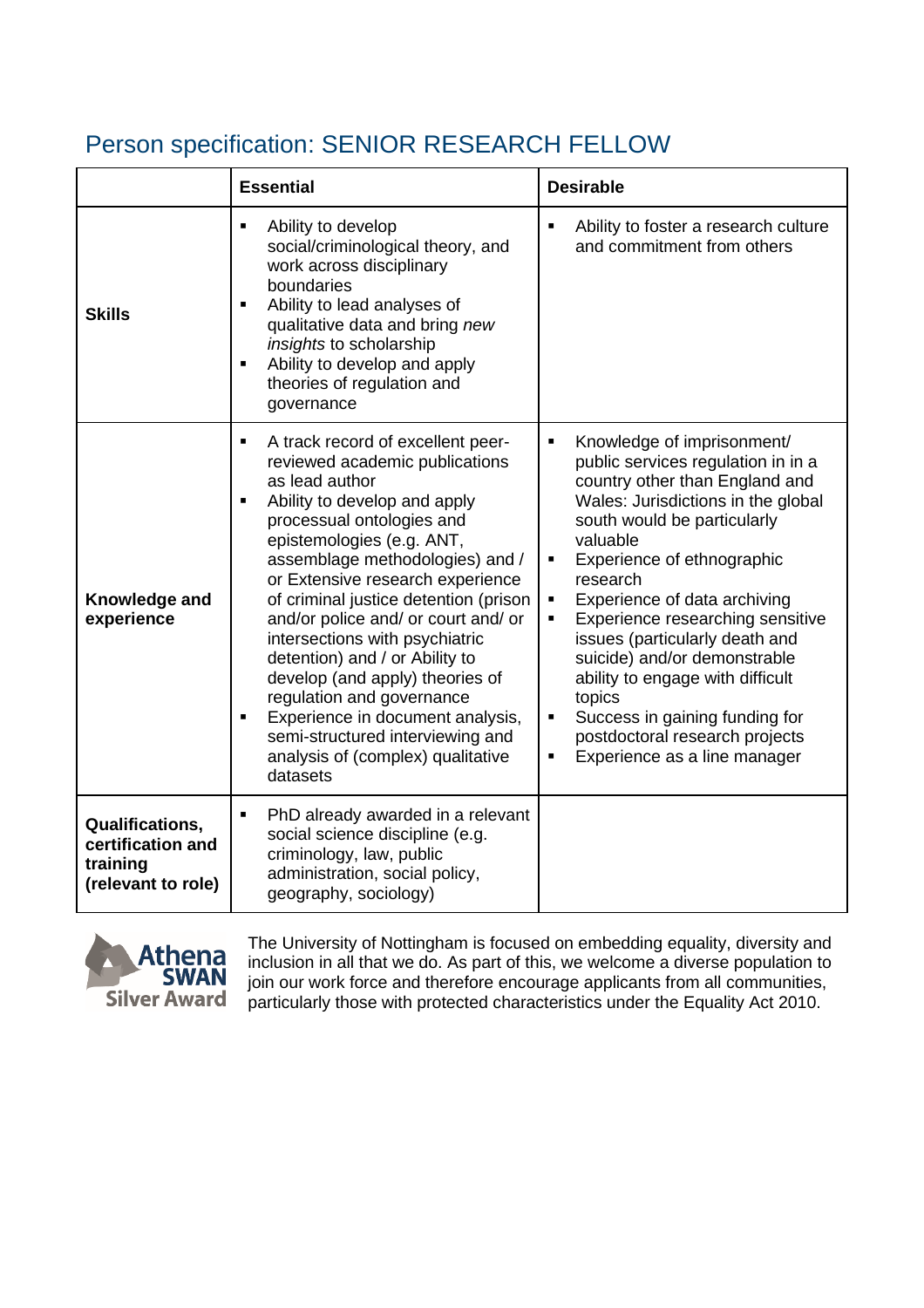# Person specification: RESEARCH FELLOW

|                                                                               | <b>Essential</b>                                                                                                                                                                                                                                                                                                                                                                                                                                                                                                                                                                                               | <b>Desirable</b>                                                                                                                                                                                                                                                                                                                                                                                                                                                                                               |
|-------------------------------------------------------------------------------|----------------------------------------------------------------------------------------------------------------------------------------------------------------------------------------------------------------------------------------------------------------------------------------------------------------------------------------------------------------------------------------------------------------------------------------------------------------------------------------------------------------------------------------------------------------------------------------------------------------|----------------------------------------------------------------------------------------------------------------------------------------------------------------------------------------------------------------------------------------------------------------------------------------------------------------------------------------------------------------------------------------------------------------------------------------------------------------------------------------------------------------|
| <b>Skills</b>                                                                 | Ability or very clear potential to<br>٠<br>develop social/criminological<br>theory and work across<br>disciplinary boundaries<br>Ability to contribute to analyses of<br>$\blacksquare$<br>qualitative data and bring new<br>insights to scholarship<br>Ability to apply theories of<br>$\blacksquare$<br>regulation and governance                                                                                                                                                                                                                                                                            |                                                                                                                                                                                                                                                                                                                                                                                                                                                                                                                |
| Knowledge and<br>experience                                                   | A track record of excellent peer-<br>٠<br>reviewed academic publications<br>as lead author, commensurate<br>with career stage<br>Ability to apply processual<br>٠<br>ontologies and epistemologies<br>(e.g. ANT, assemblage<br>methodologies) and / or Research<br>experience of criminal justice<br>detention (prison and/or police<br>and/ or court and/ or intersections<br>with psychiatric detention) and / or<br>Ability to apply theories of<br>regulation and governance<br>Experience in document analysis,<br>٠<br>semi-structured interviewing and<br>analysis of (complex) qualitative<br>datasets | Knowledge of imprisonment/<br>٠<br>public services regulation in in a<br>country other than England and<br>Wales. Jurisdictions in the global<br>south would be particularly<br>valuable<br>Experience of ethnographic<br>$\blacksquare$<br>research<br>Experience of data archiving<br>$\blacksquare$<br>Experience researching sensitive<br>п<br>issues (particularly death and<br>suicide) and/or demonstrable<br>ability to engage with difficult<br>topics<br>Success in gaining research<br>٠<br>funding |
| <b>Qualifications,</b><br>certification and<br>training<br>(relevant to role) | PhD already awarded in a relevant<br>٠<br>discipline (e.g. criminology, law,<br>public administration, social policy,<br>geography, sociology)                                                                                                                                                                                                                                                                                                                                                                                                                                                                 |                                                                                                                                                                                                                                                                                                                                                                                                                                                                                                                |
| Athana                                                                        |                                                                                                                                                                                                                                                                                                                                                                                                                                                                                                                                                                                                                | The University of Nottingham is focused on embedding equality, diversity and                                                                                                                                                                                                                                                                                                                                                                                                                                   |



inclusion in all that we do. As part of this, we welcome a diverse population to join our work force and therefore encourage applicants from all communities, particularly those with protected characteristics under the Equality Act 2010.